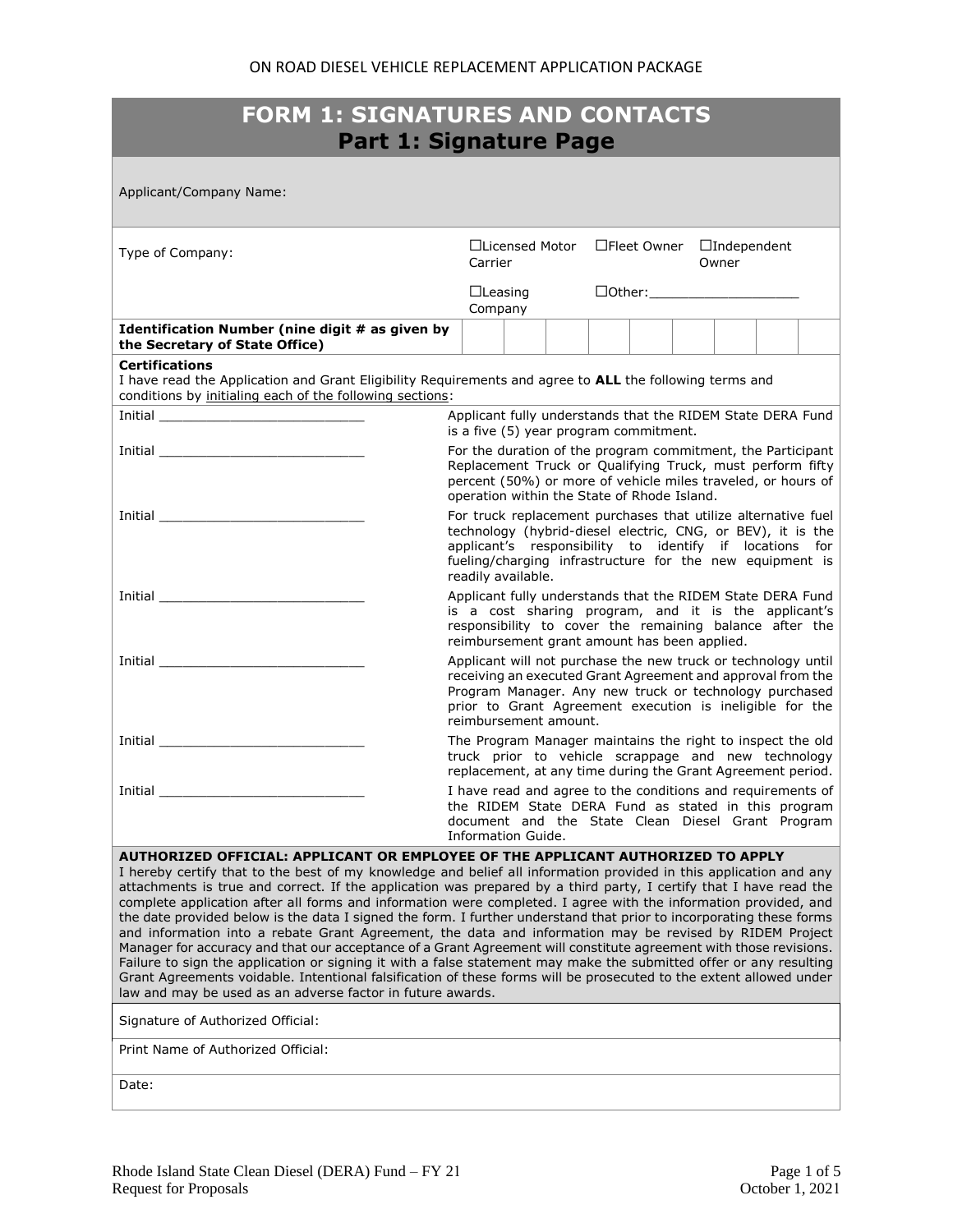| <b>FORM 1: SIGNATURES AND CONTACTS</b><br><b>Part 2: Designation of Officials and Access to Records</b><br><b>Location</b>                                                                                                                                    |                             |                                          |           |  |
|---------------------------------------------------------------------------------------------------------------------------------------------------------------------------------------------------------------------------------------------------------------|-----------------------------|------------------------------------------|-----------|--|
|                                                                                                                                                                                                                                                               | <b>AUTHORIZED OFFICIAL:</b> | The person signing this application      |           |  |
| Name:                                                                                                                                                                                                                                                         |                             |                                          |           |  |
| Title:                                                                                                                                                                                                                                                        |                             |                                          |           |  |
| Mailing address:                                                                                                                                                                                                                                              |                             |                                          |           |  |
| Physical address:                                                                                                                                                                                                                                             |                             |                                          |           |  |
| Main Phone Number:                                                                                                                                                                                                                                            |                             | Secondary Number:                        |           |  |
| Fax Number:                                                                                                                                                                                                                                                   |                             | Email Address:                           |           |  |
| <b>DESIGNATED PROJECT REPRESENTATIVE:</b><br>The applicant or an employee of the applicant who will serve as the contact and will be responsible for receiving<br>and submitting the funding participant agreement documents, including annual usage reports. |                             |                                          |           |  |
| $\square$ Same as authorized                                                                                                                                                                                                                                  |                             |                                          |           |  |
| Name:                                                                                                                                                                                                                                                         |                             |                                          |           |  |
| Title:                                                                                                                                                                                                                                                        |                             |                                          |           |  |
| Mailing address:                                                                                                                                                                                                                                              |                             |                                          |           |  |
| Physical address:                                                                                                                                                                                                                                             |                             |                                          |           |  |
| Main Phone Number:<br>Secondary Number:                                                                                                                                                                                                                       |                             |                                          |           |  |
| Fax Number:<br>Email Address:                                                                                                                                                                                                                                 |                             |                                          |           |  |
|                                                                                                                                                                                                                                                               |                             | <b>FINANCIAL OFFICER (IF APPLICABLE)</b> |           |  |
| $\square$ Same as authorized                                                                                                                                                                                                                                  |                             |                                          |           |  |
| Name:                                                                                                                                                                                                                                                         |                             |                                          |           |  |
| Title:                                                                                                                                                                                                                                                        |                             |                                          |           |  |
| Mailing address:                                                                                                                                                                                                                                              |                             |                                          |           |  |
| Physical address:                                                                                                                                                                                                                                             |                             |                                          |           |  |
| Main Phone Number:                                                                                                                                                                                                                                            |                             | Secondary Number:                        |           |  |
| Fax Number:<br>Email Address:                                                                                                                                                                                                                                 |                             |                                          |           |  |
| DESIGNATED LOCATION FOR RECORDS ACCESS AND REVIEW BY RIDEM OR ITS REPRESENTATIVE                                                                                                                                                                              |                             |                                          |           |  |
| Physical Address:                                                                                                                                                                                                                                             |                             |                                          | Phone:    |  |
| City:                                                                                                                                                                                                                                                         | State:                      |                                          | ZIP Code: |  |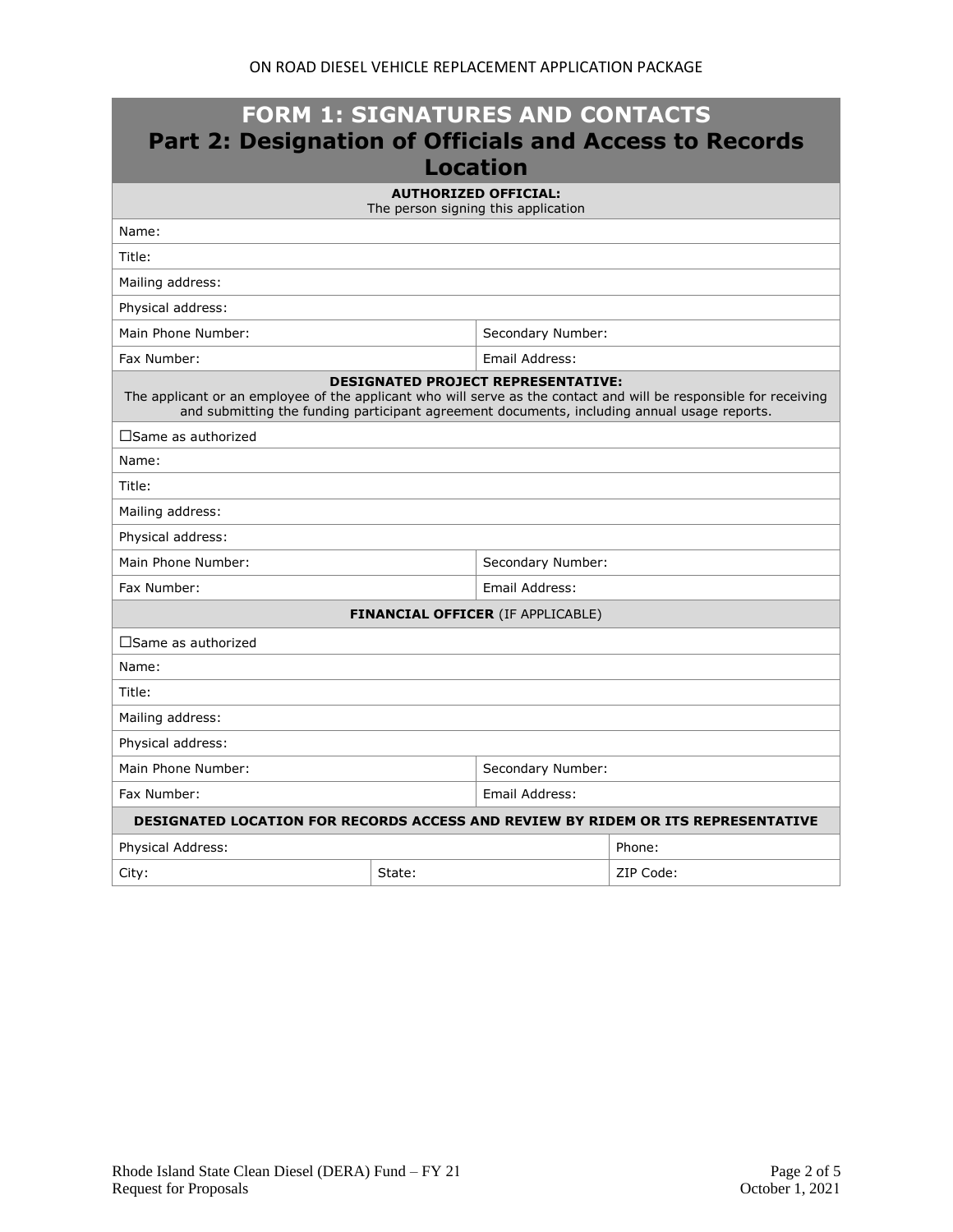| <b>FORM 2: APPLICATION COVER SHEET</b>                                                                                                                                                                                                                                                                   |
|----------------------------------------------------------------------------------------------------------------------------------------------------------------------------------------------------------------------------------------------------------------------------------------------------------|
| 1. TYPE OF APPLICATION<br>Only vehicle replacement projects qualify for funding under the DERA Fund.                                                                                                                                                                                                     |
| Each qualifying vehicle will require a separate supplemental application form (See Form 3).<br>INDICATE BELOW THE NUMBER OF SUPPLEMENTAL APPLICATION FORMS (FORM 3) THAT ARE<br><b>INCLUDED:</b>                                                                                                         |
| Replacement of Vehicle                                                                                                                                                                                                                                                                                   |
| = TOTAL NUMBER OF SUPPLEMENTAL APPLICATION FORMS (FORM 3) ATTACHED.                                                                                                                                                                                                                                      |
| DESCRIPTION OF FLEET DRIVER TRAINING PROGRAM(S) OR HOW PROPOSED PROJECT IS PART OF A<br>LARGER STRATEGY TO ADDRESS EMISSIONS REDUCTIONS FROM HEAVY-DUTY VEHICLES.<br>To improve performance or get free online training visit: https://www.epa.gov/smartway/smartway-truck-carrier-partner-<br>resources |
| Insert a brief paragraph that summarizes your truck/fleet driver training program(s), implementation strategy<br>and timeframe, and/or how the project is part of a larger strategy to reduce truck/fleet emissions.                                                                                     |
| ATTACHMENT CHECKLIST FOR EACH TRUCK<br>2.<br>(Be sure to provide a copy of each item in the checklist below for each supplemental application form (Form 3))                                                                                                                                             |
| Vehicle Registration (current year)<br>П                                                                                                                                                                                                                                                                 |
| <b>Truck Title</b><br>□                                                                                                                                                                                                                                                                                  |
| Insurance Coverage (Auto Liability, current year)<br>□                                                                                                                                                                                                                                                   |
| Replacement Truck/Engine Data Sheet<br>П                                                                                                                                                                                                                                                                 |
| If Applicable, Demonstration of Cost Share<br>П                                                                                                                                                                                                                                                          |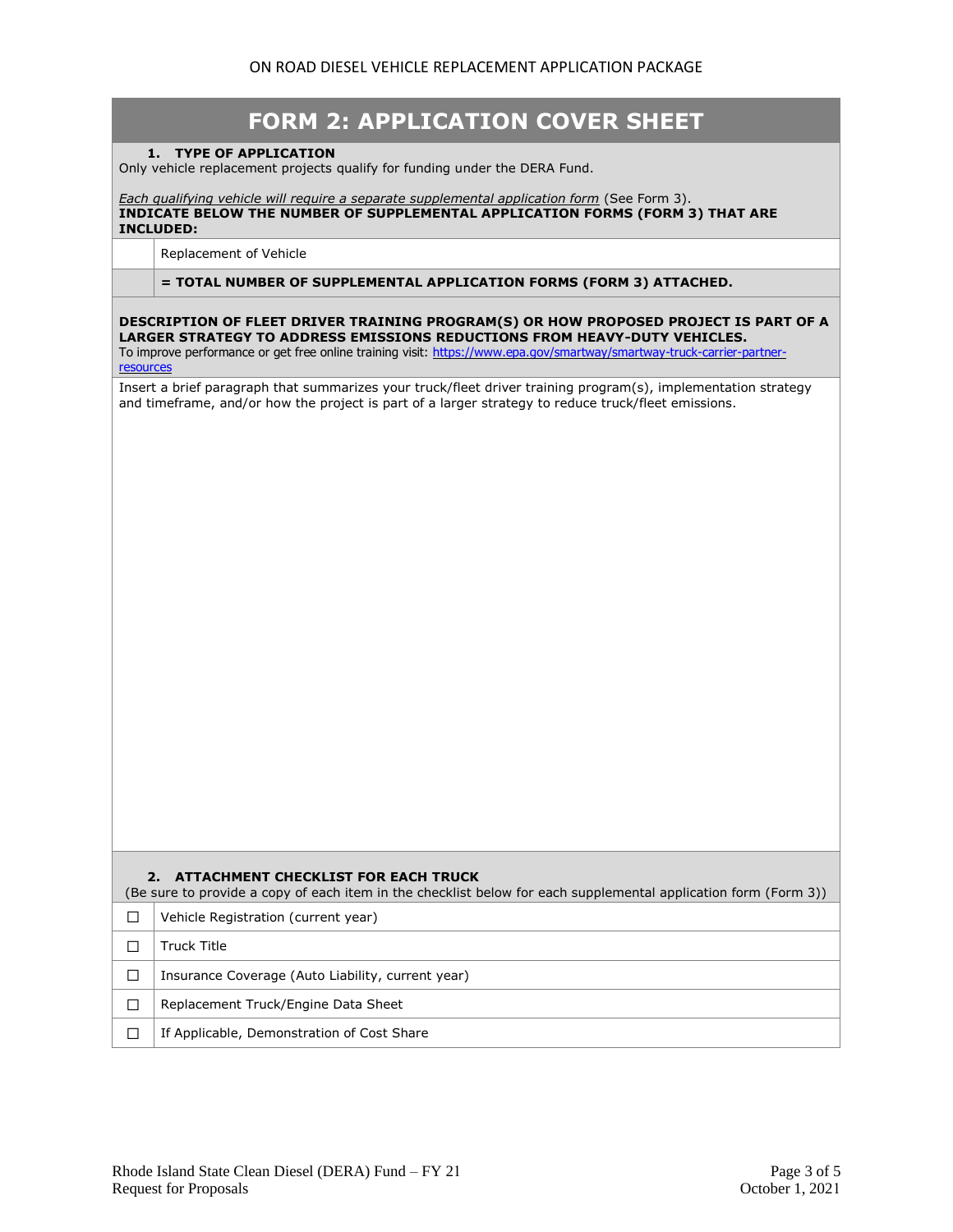## **FORM 3: APPLICATION FORM (\*SUBMIT ONE PER QUALIFYING VEHICLE, ENGINE, EQUIPMENT)**

**THE FOLLOWING SECTIONS SHOULD BE COMPLETED ACCORDING TO THE TYPE OF PROJECT, THIS FORM (FORM-3) AND APPROPRIATE SECTIONS SHOULD BE COMPLETED FOR EACH PIECE OF EQUIPMENT.**

Section 1 & 2– Existing Vehicle, Engine, and Equipment Information & Project Financials is required for all applications.

Fill out Section A below with vehicle replacement information.

## **1. EXISTING VEHICLE INFORMATION**

| Gross Vehicle Weight Rating<br>(GWVR): (select one)                                                                                                                                                                                                                                              |                                           |                                   |                                                |          |                                                    |
|--------------------------------------------------------------------------------------------------------------------------------------------------------------------------------------------------------------------------------------------------------------------------------------------------|-------------------------------------------|-----------------------------------|------------------------------------------------|----------|----------------------------------------------------|
| $\Box$ Class 5 (16,001 to<br>19,500 lbs. GVWR)                                                                                                                                                                                                                                                   | □ Class 6 (19,501 to 26,000 lbs.<br>GVWR) |                                   | $\Box$ Class 7 (26,001 to<br>33,000 lbs. GVWR) |          | $\Box$ Class 8<br>(33,001 lbs.<br>GVWR or greater) |
| Fuel Type: (select one)                                                                                                                                                                                                                                                                          |                                           |                                   |                                                |          |                                                    |
| $\square$ Diesel                                                                                                                                                                                                                                                                                 | $\Box$ Biodiesel(B5)                      |                                   | $\Box$ Biodiesel (B20)                         | funding) | $\Box$ Other (Not eligible for                     |
| Vehicle Make:                                                                                                                                                                                                                                                                                    |                                           |                                   |                                                |          |                                                    |
| Vehicle Identification Number<br>$(VIN)$ :                                                                                                                                                                                                                                                       |                                           |                                   |                                                |          |                                                    |
| Vehicle Model Year:                                                                                                                                                                                                                                                                              |                                           |                                   |                                                |          |                                                    |
| Engine Make:                                                                                                                                                                                                                                                                                     |                                           |                                   |                                                |          |                                                    |
| Engine Model Year:<br>If doing diesel to diesel<br>$\bullet$<br>replacement *Must be 1996-<br>2009, including drayage<br>If doing an all-electric or low-<br>$\bullet$<br>NOx replacement *Must be<br>1996-newer<br>If doing a Clean Alt Fuel<br>$\bullet$<br>Conversion *Must be 1996-<br>newer |                                           |                                   |                                                |          |                                                    |
| Engine Family Name (12-digits):                                                                                                                                                                                                                                                                  |                                           |                                   |                                                |          |                                                    |
| Engine Horsepower:                                                                                                                                                                                                                                                                               |                                           |                                   |                                                |          |                                                    |
| Current Odometer Reading on<br>Truck:                                                                                                                                                                                                                                                            |                                           |                                   |                                                |          |                                                    |
| Estimated remaining years that<br>this vehicle would be used if not<br>being scrapped for this project:                                                                                                                                                                                          |                                           |                                   |                                                |          |                                                    |
| Estimated annual VMT:                                                                                                                                                                                                                                                                            |                                           | Estimated annual hours of idling: |                                                |          |                                                    |
| Estimated annual VMT in RI:                                                                                                                                                                                                                                                                      |                                           |                                   |                                                |          |                                                    |
| Estimated annual fuel<br>consumption:                                                                                                                                                                                                                                                            |                                           |                                   |                                                |          |                                                    |